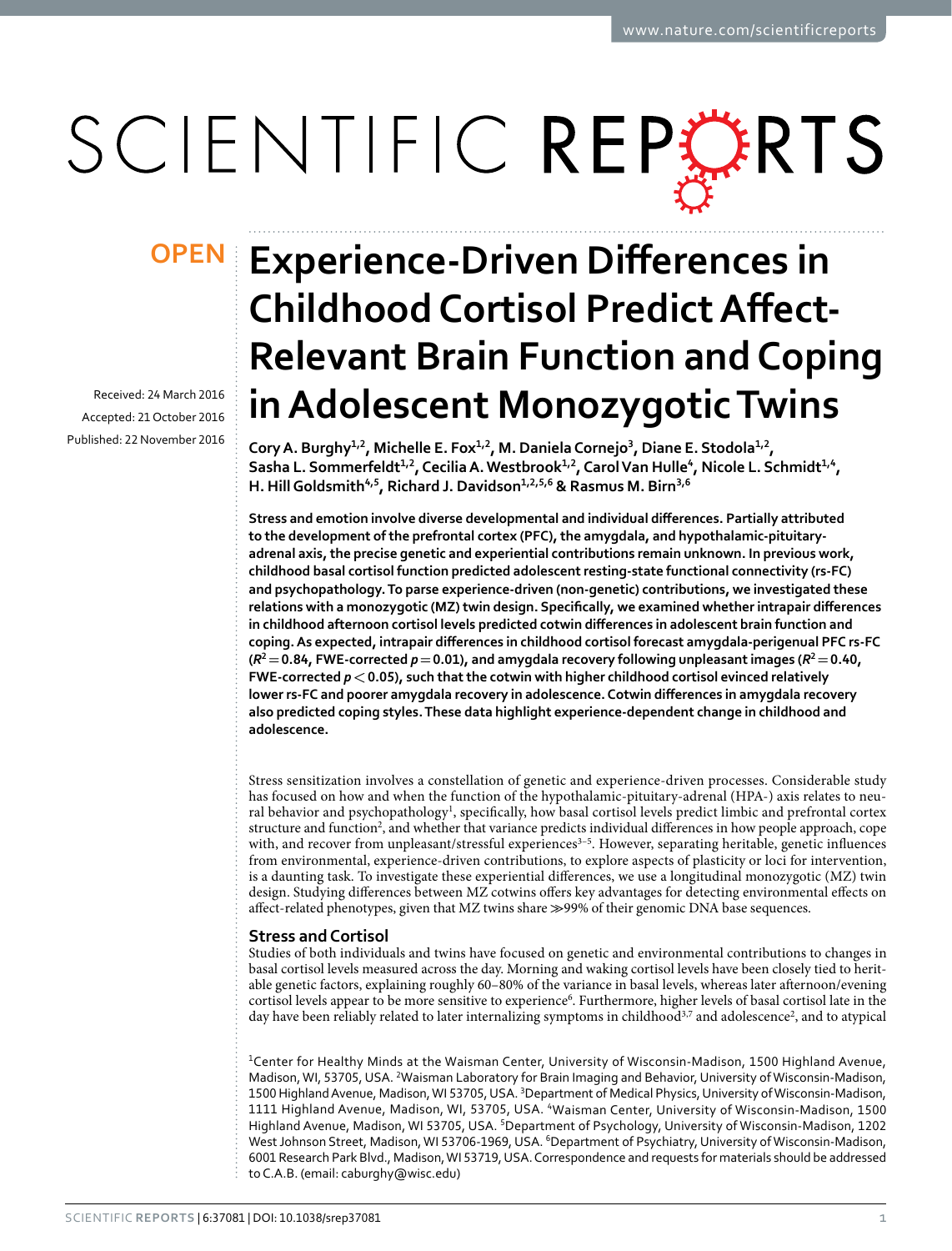patterns of neural activation during emotion regulation in adults<sup>8</sup>. Thus, afternoon and early evening basal cortisol levels may be most relevant to stress sensitization in childhood, such that those children evincing relatively high basal cortisol levels cope less well with stress. Poor emotional recovery may be reflected in neurobiological developmental differences in the brain as well<sup>[9,](#page-8-6)10</sup>.

Glucocorticoid receptor density in the ventromedial prefrontal cortex (vmPFC) and limbic system, specifically the amygdala and hippocampus, has been proposed as a possible mechanism for environmental stress-cortisol-brain interactions relevant to psychopathology, as evinced in rodent research<sup>11[,12](#page-8-9)</sup>. Human work has further highlighted potential sensitivity in the amygdala-vmPFC pathway for emotional reactivity and recovery<sup>13–15</sup>. Recent research detected a possible developmental stress cascade beginning with early life stress exposure in infancy, leading to symptoms of anxiety and depression in adolescence via childhood evening basal cortisol and adolescent brain function<sup>3</sup>. Higher cortisol and reduced amygdala-vmPFC rs-FC were both suggestive of poor recovery and mediated robust relations between higher childhood basal afternoon cortisol and adolescent anxiety in girls. Such gender differences in how cortisol function and psychopathology relate have been detected previously in childhood, and these differences may reflect varying developmental pathways in boys versus girls. That is, the HPA-axis in girls might be more sensitive to fluctuations in stress during development. This greater sensitivity might then be reflected in more anxious symptoms in girls<sup>7</sup>.

Despite progress in understanding how the HPA-axis is coupled with neural correlates of emotional behavior, we do not understand which features of neural activity are modulated by experience and/or genetics, and how or when this modulation occurs<sup>1[,3](#page-8-2)[,4](#page-8-11)</sup>. If these relations are indeed sensitive to experience, they may be associated with coping styles. Coping styles influence the interpretation of stressors and how stress is experienced and resolved, and these differences may be partially-reflected neurally in the ventral PF[C16](#page-8-12). For example, denial coping may be adaptive in the short term, but it predicts harmful longer-term consequences on well-being. In contrast, acceptance coping is linked to lower internalizing symptoms $17$ , and it mediates affect dysregulation in the children of mothers who favor this type of coping<sup>[18](#page-8-14)</sup>.

#### **The Monozygotic Cotwin Difference Approach**

The key biological fact is that MZ cotwins are identical for DNA sequence variants with the exception of rare somatic mutations. MZ cotwins can differ in epigenetic modifications, and these differences tend to increase over the lifespan<sup>[19](#page-8-15)</sup>. Thus, by studying the relative difference between cotwins, we can target experiential differences while holding many non-genetic factors (e.g., age, parenting, socioeconomic effects) quasi-constant. This design can reveal whether a measured experience or exposure is truly environmental/experience-driven (i.e., unconfounded with genotype) whereas other designs are unable to exclude the possibility that measured experiences and exposures are veiled indicators of genetic differences or susceptibilities.

The recognition of this set of considerations has led to an upsurge of MRI research using variants of the MZ difference design<sup>20</sup>. Earlier studies that examined neural differences in MZ twin pairs selected as discordant for psychopathology (attention deficit hyperactivity disorder<sup>21,22</sup>; anxiety and depression<sup>23</sup>) sought neural differences of environmental origin, generally without measuring an earlier putative source or marker of these environmental differences. In this study, we ask whether late day cortisol levels during childhood affect adolescent neural function and coping style in a manner that is environmentally mediated. Targeting functional rather than structural brain differences may prove powerful given that functional neural measures may be more sensitive to environmental effects.

The brains of MZ cotwins show gross morphological similarity<sup>24</sup>. In cross-sectional neuroimaging studies involving non-twins, morphological differences between participants complicate the interpretation of functional findings, as underlying structure varies widely. By examining brain function and behavior in MZ cotwins who vary in concordance on measures of basal afternoon cortisol function in childhood, we can determine which brain circuits are associated with variations in cortisol function and, by proxy, stress sensitization/regulation. Although genetic influences on stress and affect regulation are substantial<sup>25[,26](#page-9-2)</sup>, the MZ twin difference design affords a unique opportunity to identify patterns of brain function that exclusively reflect experience-dependent influences. The circuits identified in this way may be the most relevant to understanding how psychosocial factors get "under the skin" and impact the brain in ways that influence the development of psychopathology.

### **Study Design and Hypotheses**

We used the MZ cotwin difference design to interrogate influences on the development of individual differences in afternoon basal cortisol levels in childhood and how they predict brain function at rest and in response to unpleasant visual stimuli during adolescence. We also examined how these changes may be reflected in adolescent cognitive coping styles. Drawing from a larger birth record-based twin sample followed since early childhood, we asked how MZ intrapair differences in afternoon basal cortisol at age 7.5 years predicted intrapair variations in adolescent neural function and behavior almost a decade later in a selected subsample of 13 twin pairs (at mean age 15.83 years, *SD*= 1.67 years). Cortisol was collected over three days between 4 pm and 6 pm to maximize basal cortisol function sensitive to environmental input<sup>6</sup>. We examined neural function in two ways, using voxel-wise linear regressions of both amygdala-seeded rs-FC and neural recovery to unpleasant images<sup>27,28</sup>. Acceptance and denial coping styles were indexed with the COPE Inventory<sup>29</sup> at the time of the imaging session. Finally, cotwin difference scores for each measure were calculated by subtracting the twin with lower childhood afternoon basal cortisol levels from the cotwin with higher cortisol levels. This method allows us to infer directionality in detected associations between childhood cortisol and later adolescent measures of brain function and behavior.

Our aims were threefold: to examine the predictive power of MZ intrapair differences in early neuroendocrine function on, (1) adolescent resting-state functional connectivity, (2) neural recovery during an affective task, and (3) to assess the associations among early cortisol, rs-FC, task estimates of neural recovery and concurrent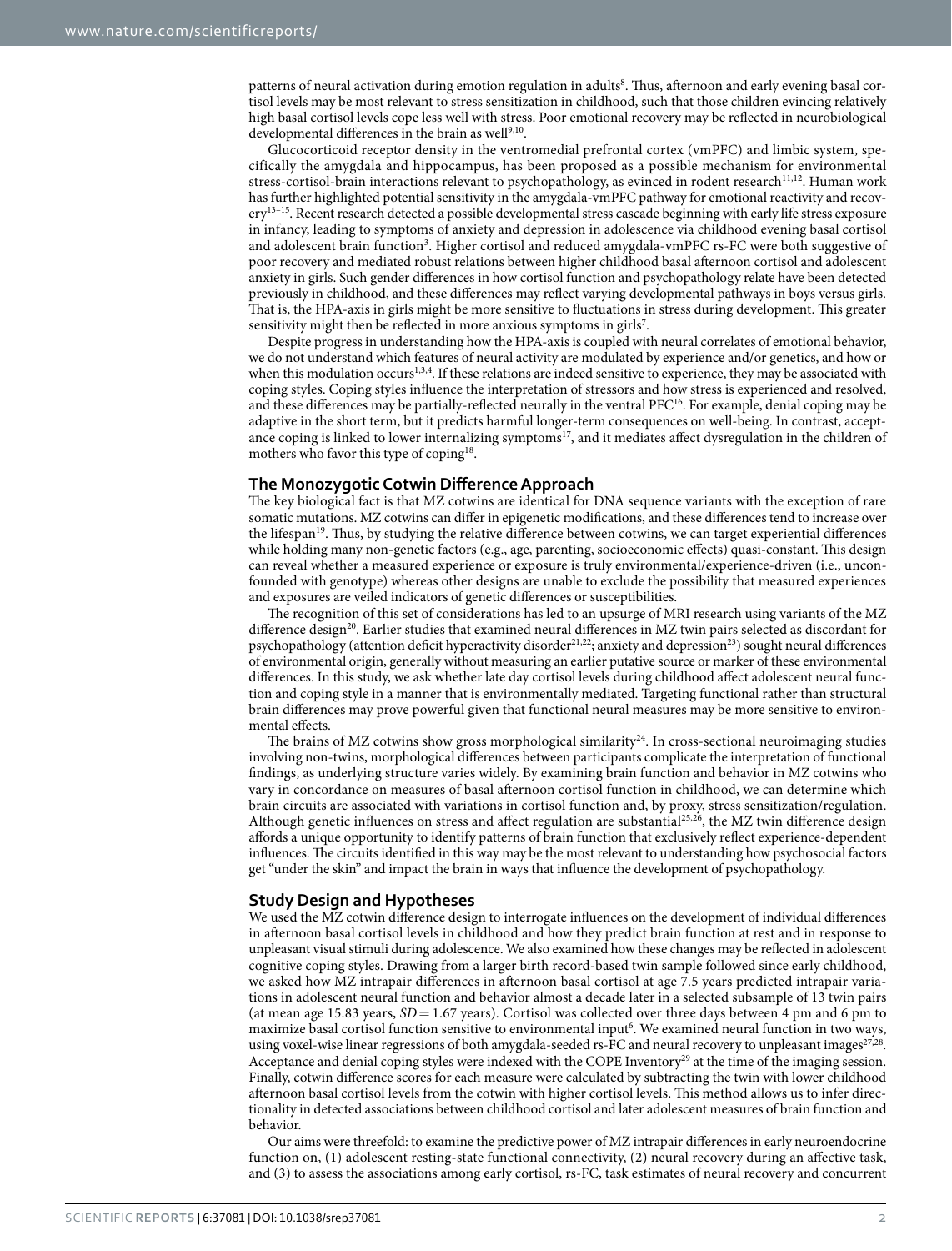coping styles. Our central prediction was that the cotwin with the relatively higher afternoon childhood basal cortisol level would have lower adolescent rs-FC between amygdala and PFC, particularly in the vmPFC region<sup>[2](#page-8-1)</sup>. Following from this, we also expected that the cotwin with higher childhood afternoon basal cortisol level would also show a prolonged amygdala response to unpleasant (compared to neutral) stimuli in a task where participants were asked to passively view unpleasant and neutral images paired with neutral faces. Recovery following a negative emotional image should be associated with diminished limbic activation, particularly in the amygdala's response to a neutral face following the picture. Thus, we hypothesized that cotwin differences in childhood cortisol would lawfully relate to, and be most pronounced during, recovery in negatively valenced trials paired with neutral faces. Poorer recovery from the unpleasant image in these trials should lead to subsequent affective coloring of the neutral face stimuli[28](#page-9-4).

Moreover, we predicted that intrapair differences in amygdala recovery would be associated with concurrent coping strategies. Specifically, we expected cotwins with relatively longer amygdala recovery would engage in less efficient coping strategies (e.g., denial), given their lack of success in automatically regulating negative affect. Thus, this amygdalar persistence would reflect a broader disruption in both cognitive and behavioral skill in regulation, and would be inversely correlated with more adaptive regulatory strategies (e.g., acceptance). Finally, to explore whether these relations were specific to intrapair differences, we constructed and ran a series of 10,000 two-tailed linear regressions with randomly assigned cotwin pairs (i.e., pseudo-twins from the current sample; same-sex pair restricted). In these analyses, the  $r^2$  value of the actual twin pair based regression model was compared against the *r*<sup>2</sup> s of the pseudo-twin pair regressions, and the resultant *percentages* presented below reflect the probability of detecting the highlighted differences by chance (i.e., if the actual pair's score falls under 1%, this reflects a likelihood of getting such an association by chance as less than 1%).

#### **Results**

**Childhood Afternoon Basal Cortisol.** Prior to further analyses, a paired-samples t-test was performed to examine intrapair differences in childhood cortisol function, to determine whether cotwins differed significantly, which is important for interpreting subsequent analyses. As expected, the higher versus lower cotwins significantly differed in cortisol function,  $t(32) = 4.42$ ,  $p = 0.001$ .

**Resting-State Functional Connectivity and Cortisol.** Significant associations between childhood afternoon basal cortisol and adolescent rs-FC were detected using both amygdala seeds, and no statistically significant laterality effects were observed, Fisher's *z*=−0.47, NS. The findings using the right amygdala seed are presented here. As predicted, intrapair differences in childhood afternoon cortisol predicted intrapair differences in adolescent amygdala-PFC rs-FC. The connectivity patterns were present in the amygdala-pgPFC pathway  $(t(12)=7.94$ ,  $R^2$  = 0.84, FWE-corrected  $p$  = 0.01), such that the cotwin with relatively higher cortisol in childhood evinced lower connectivity than their cotwin ([Fig. 1](#page-3-0)). Pseudopairing analyses bolstered these results (the model using the actual pairs fell below the  $1<sup>st</sup>$  percentile of the potential pseudopaired  $r<sup>2</sup>$ s).

**Behavioral Effects of Preceding Picture on Face Likability.** To test for emotional perseveration following image-offset of negative and neutral images, we performed paired t-tests to examine differences (ordered by early cortisol levels as above) in the likability of faces following negative versus neutral images in both the 1 s and 3 s delay conditions. No significant differences were observed in the 1 s delay trials; thus, those trials were not included in further analyses. In the 3 s delay trials, between-subjects analyses revealed that faces following negative images ( $M = 39.69$ ,  $SD = 14.68$ ) were rated as less likable than faces following neutral images ( $M = 43.39$ , SD = 13.21; *t*(32) = −3.72, *p* = 0.04). Faces following negative images were less likable than the set of novel faces (M=42.24, SD=13.78; *t*(32)=−3.43, *p*=0.04).

Turning to the examination of cotwin differences in likability, cotwin differences in cortisol predicted how adolescents rated faces. The cotwin with relatively higher childhood afternoon basal cortisol rated faces paired with negative pictures (M=35.56, SD=15.45) as less likable than their cotwin (M=44.26, SD=15.76; *t*(32)=−2.22,  $p = 0.05$ ). These data suggest that the processing and encoding of these faces was affectively colored by the preceding image and varied based on the cortisol status of each cotwin.

**Task-Evoked Neural Recovery and Cortisol.** Intrapair differences in childhood cortisol predicted bilateral cotwin disparities in amygdala-modulated recovery voxelwise  $(t(12)=4.34, r^2=0.4, FWE$ -corrected  $p=0.05;$ [Fig. 2](#page-4-0)). Cotwins with relatively higher afternoon cortisol evinced prolonged amygdala activation, suggesting poorer recovery from the unpleasant image. Using a Pearson bivariate correlation (*r*), we examined cotwin differences between the extracted amygdala-pgPFC rs-FC estimates and right amygdala recovery seed. Here, poorer amygdala modulated recovery (i.e., higher PSC) was significantly associated with reduced amygdala-pgPFC rs-FC (*r*=−0.66, *p*=0.014). Pseudopair analyses supported these detected associations (2nd percentile).

**Affect-Relevant Brain Activity and Coping Style.** Cotwin differences in amygdala recovery were significantly associated with both self-reported styles of coping. Specifically, cotwins with poorer modulated recovery to unpleasant images reported relatively higher denial-type coping behaviors (*r*= 0.67, *p*= 0.013; [Fig. 3a\)](#page-5-0), and were also less likely to report acceptance coping strategies ( $r = −0.75$ ,  $p = 0.003$ ; [Fig. 3b\)](#page-5-0). This combination of findings supports the hypothesis that, within twin pairs, cotwins with less efficient neural recovery engage in less efficacious coping strategies. The detected MZ intrapair relations between coping styles and amygdala recovery model fell in the 9<sup>th</sup> and 1<sup>st</sup> percentiles, respectively, of potential pseudopaired  $r^2$ s, consistent with such variation originating from experience-dependent causes.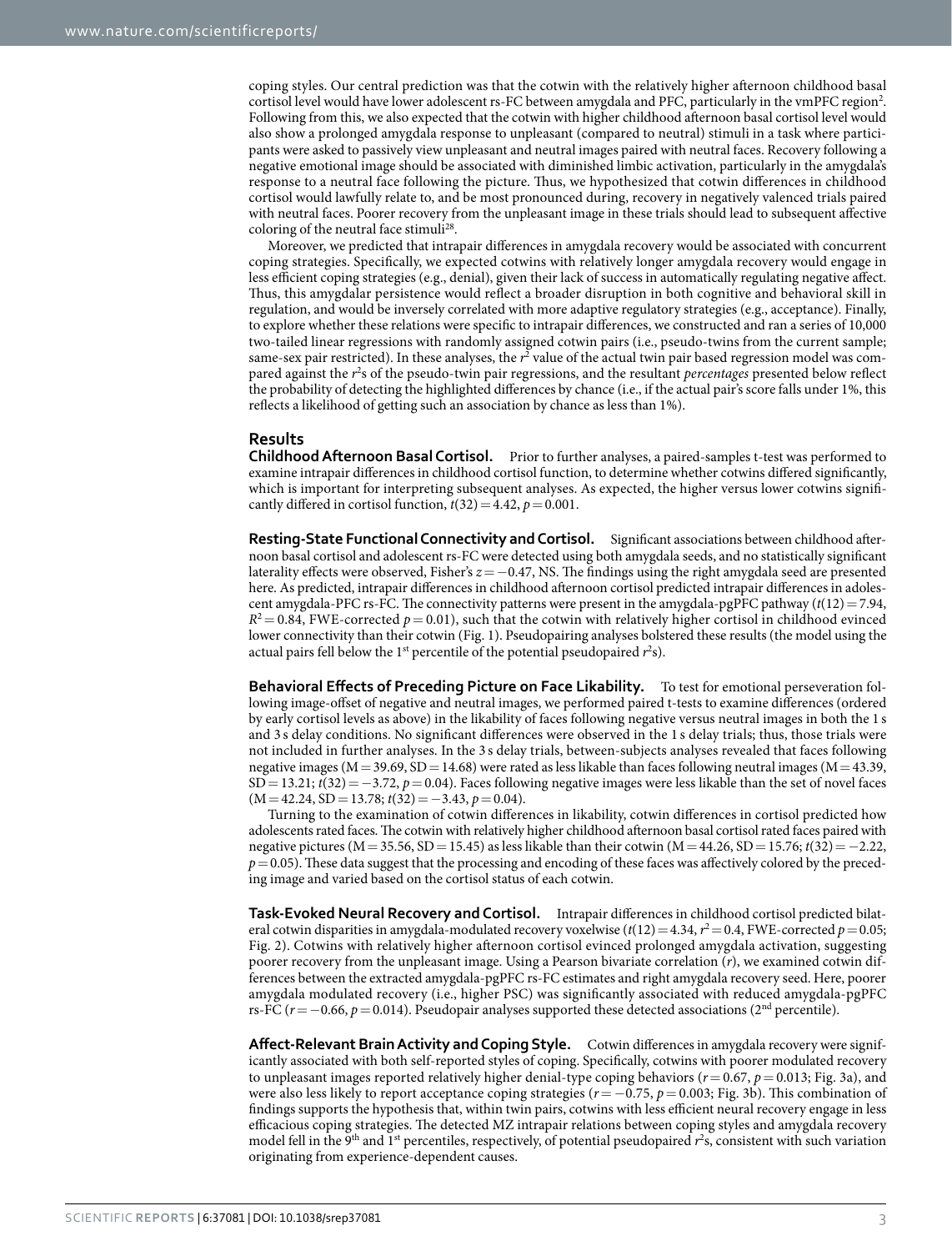

<span id="page-3-0"></span>**Figure 1. MZ cotwin differences in late afternoon cortisol at child age 7.5 yrs and resting-state functional connectivity between the right amygdala and pgPFC at 15.5 yrs.** Intrapair differences in rs-FC between the right amygdala and pgPFC are significantly negatively associated with childhood cortisol  $(t(12)=7.94$ ,  $R^2$  = 0.84, FWE-corrected *p* = 0.01). Blue hues reflect a heat map of voxelwise connectivity within the surviving cluster, where darker hues of blue reflect reduced connectivity.

#### **Discussion**

Using functional brain imaging with MZ twins, we show that intrapair differences in childhood cortisol predict neural rs-FC between the amygdala and pgPFC as well as amygdala recovery during an implicit emotion regulation task in adolescence. Intrapair differences in childhood cortisol also predicted behavioral measures of affective preservation, indexed by the likability of neutral faces presented following unpleasant images. Finally, cotwin differences in amygdala recovery significantly predicted the types of coping strategies individuals endorsed. Our results underscore the power of the MZ twin difference design to uncover robust longitudinal associations between early hormonal variation and both adolescent brain function and coping strategies over a near-decade span. Furthermore, these detected relations can be causally attributed to environmental influences that are not shared by MZ cotwins growing up in the same family.

Intrapair differences in afternoon cortisol levels in childhood, measured using salivary cortisol over a three-day period, significantly predicted experience-driven differences in amygdala-pgPFC rs-FC, a crucial pathway for affective processes and stress regulation in adolescence<sup>14</sup>. These findings extend our prior work and provide initial data to answer one of our lingering questions regarding the nature of associations between cortisol and rs-FC in development. Although this cluster is slightly superior to the vmPFC cluster detected in previous work<sup>[2](#page-8-1)</sup>, both the pgPFC and the vmPFC are implicated in the regulation and the experience of negative emotion, and both possess direct, bidirectional connections with the amygdala<sup>15</sup>. Thus, we believe that the detected pathway is grounded in relevant anatomical loci in both cases. The plastic nature of these sectors of the PFC in development may partially explain the variance in loci; however, future work should be dedicated to the delineation of these associations.

Intrapair differences in childhood cortisol also predicted more amygdala activity during a post negative picture modulated recovery epoch. Basal afternoon/evening cortisol levels are more environmentally-mediated than other metrics of cortisol function[3](#page-8-2),[6](#page-8-3) and are postulated to reflect poorer recovery to the stresses and challenges of the day. This lack of recovery appears to echo in the adolescent's amygdala function nearly a decade later. The amygdala plays a central role in the instantiation of negative affect, and its activity diminishes as a function of effective regulation of negative emotion<sup>8</sup>. These conclusions are bolstered by behavioral face likability data, which demonstrate that individuals rated faces paired with unpleasant images more negatively than those paired with neutral images or novel faces. Furthermore, the extent to which individuals rated faces as less likable when paired with unpleasant images versus novel faces, was also predicted by higher childhood cortisol levels. Taken together, these findings suggest that these adolescents perseverated in their affective responses to unpleasant images in a manner somewhat analogous to the way that their basal cortisol levels in childhood remained elevated late into the day.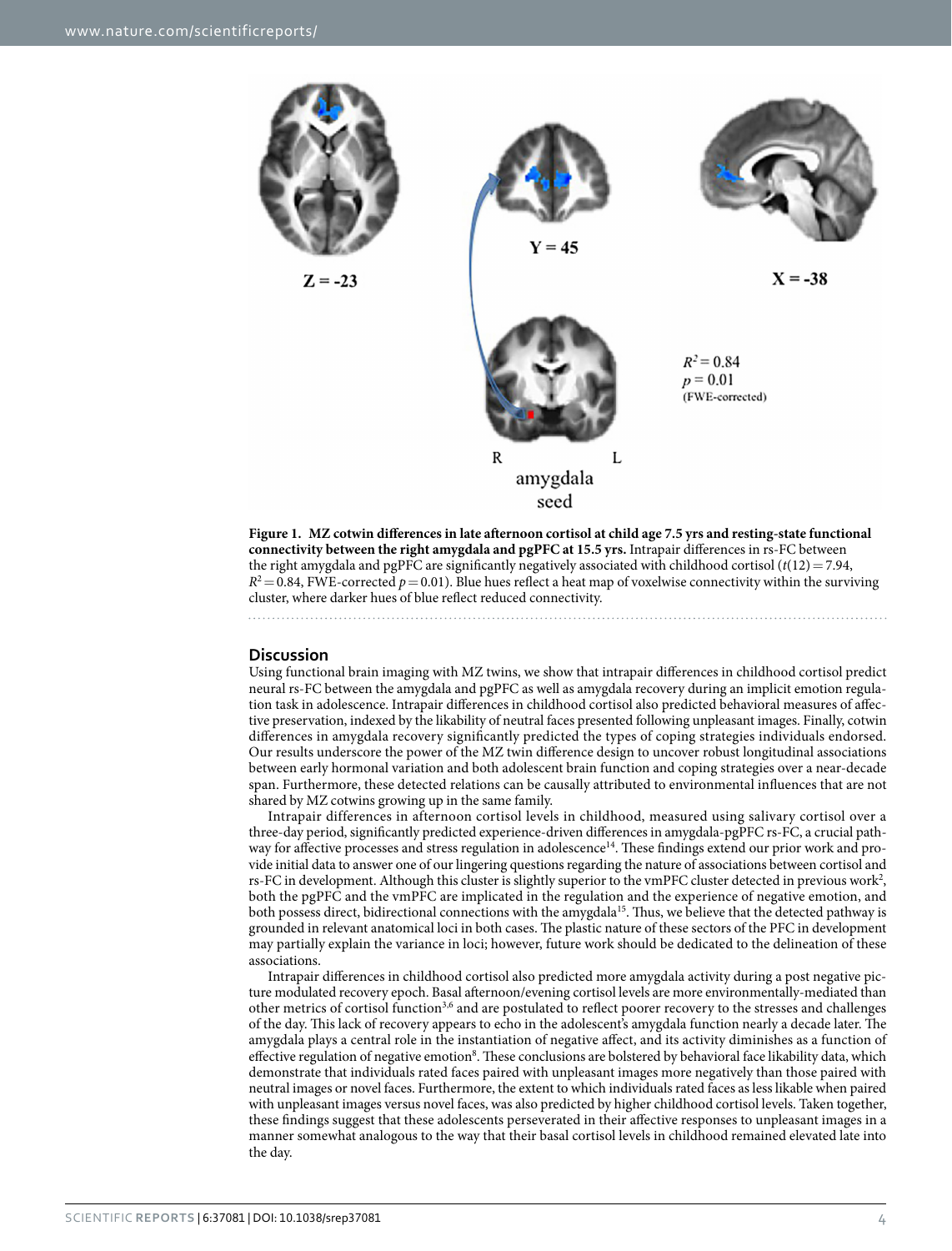

 $Y = 62$ 

 $R^2 = 0.40$  $p = 0.05$ (FWE-corrected)



 $Z = 27$ 

<span id="page-4-0"></span>**Figure 2. Correlation between MZ cotwin differences in late afternoon cortisol at child age 7.5 yrs and task-evoked right amygdala activity during modulated recovery from unpleasant vs neutral images paired with neutral male faces indexed at 15.5 yrs.** Voxelwise analyses revealed that intrapair differences in childhood afternoon basal cortisol significantly predicted bilateral amygdala during the recovery period  $(t(12)=4.34$ ,  $R^2$  = 0.40, FWE-corrected  $p$  = 0.05). The right amygdala cluster is depicted in red, and the left in yellow. 

In fact, correlations between intrapair differences in amygdala recovery and coping styles supported this theme that cotwins who were relatively sensitized to stress (e.g., had poorer amygdala recovery) were also likely to engage in less effective coping strategies such as denial coping in adolescence. Specifically, twins with greater MR signal in the amygdala during the recovery period were more likely to report engaging in *denial* coping, and less likely to engage in more adaptive *acceptance* coping behaviors than their more resilient (lower cortisol, faster recovery) cotwins. These data are consistent with previous work in pain processing and regulation, where acceptance and denial coping styles predicted opposing engagement of the ventrolateral PFC (vlPFC) during uncontrollable vs. controllable pain stimuli, suggesting differential engagement of affect-relevant circuitry<sup>16</sup>. Not only do the current data suggest that neural indices of emotional recovery map well onto individual differences in coping, they also provide potential loci for cognitive behavioral intervention targeting how and when individuals appraise stressors, whether they are controllable or not, and possible actions they may take to cope with them.

The use of the intrapair MZ cotwin difference design uncovers powerful relations between individual differences in phenotypic features of stress response and neural behavior in both resting and task-related brain function. The magnitude of associations between these variables is considerably greater than has been typically reported in genetically unrelated singletons<sup>30</sup>. Removing extraneous variance associated with background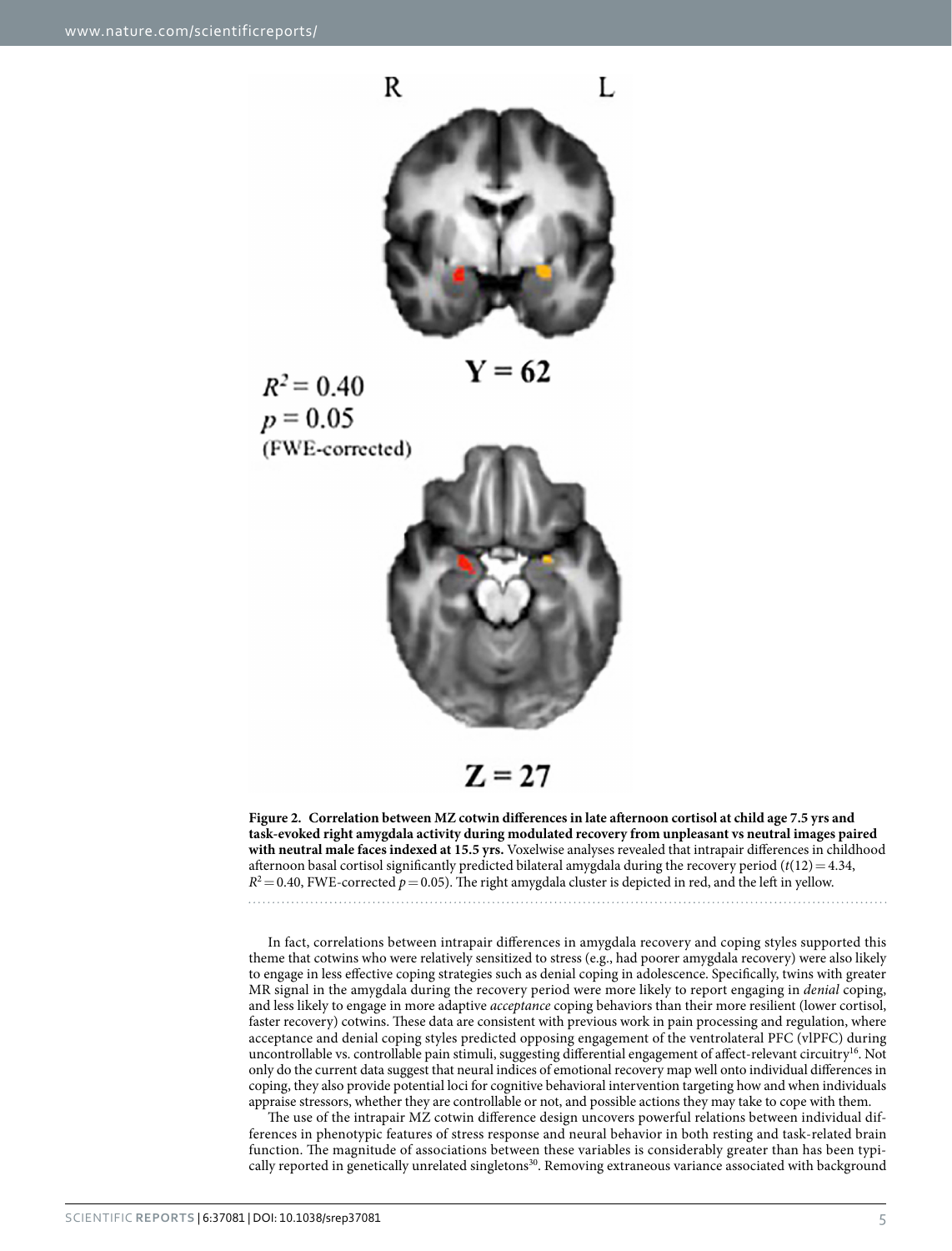

<span id="page-5-0"></span>**Figure 3.** Bivariate correlations between MZ cotwin differences in (**a**) denial and (**b**) acceptance coping behaviors with task-evoked right amygdala seed activity during recovery (while controlling for initial reactivity) from unpleasant vs neutral images paired with neutral male faces indexed at 15.5 yrs. Intrapair differences in denial coping behaviors were significantly *positively* correlated with right amygdala activity during the recovery period  $(R^2=0.44, p=0.01)$ , while cotwin differences in acceptance coping behaviors were *inversely* correlated with differences in right amygdala activity during recovery  $(R^2 = 0.57, p = 0.003)$ . Error lines represent confidence intervals at 95%.

genetics, as well as a host of other factors such as socioeconomic variation, apparently reveals stronger associations between brain function and biobehavioral phenotypes. Moreover, this design permits us to unambiguously conclude that the variation in brain function and behavior is experience-dependent. These findings are broadly consistent with other human studies using MZ twins<sup>19</sup> and rodent studies using genetically identical clones<sup>31</sup> that indicate that as genetically identical individuals begin to explore their environments and undergo developmental change, robust experience-dependent epigenetic variation is induced.

Limitations of this work include our small sample size, which precludes exploring gender differences. A larger sample of MZ cotwins within a more restricted age range would also be valuable, as would longitudinal imaging data on the same set of MZ cotwins. In addition, we cannot speak to levels of psychopathology, but rather focus on task-derived behavior and coping styles as possible mechanisms by which vulnerability to psychopathology might be generated. Future work in this area would benefit from a more exhaustive survey of symptom data from MZ cotwins, both in terms of breadth and age range. For example, although we can now conclude that the detected differences are experience driven, more basal cortisol and imaging data taken at several points during development may uncover the rate at which these changes occur and how they more precisely relate in development.

Finally, these findings underscore the importance of experience, particularly early experience, in the development of prefrontal-amygdala circuitry by illuminating where experience-dependent variation in this circuitry is related to affective recovery processes and provide support for the examination of these processes in childhood as possible loci for intervention or training in coping and emotion regulation skills that would afford children more adaptive patterns of stress responding.

#### **Methods**

**Participants.** Participants were a subsample of 35 MZ twin pairs from the Wisconsin Twin Project<sup>[32](#page-9-8)</sup>, a large longitudinal study of twins followed since childhood. Assessments of this sample began at approximately age 7 years, and imaging data were collected between the ages of 13-19 years ( $M_{age}$  = 15.83 years, *SD* = 1.67 years). Monozygosity was confirmed with genetic testing. Twelve twin pairs were excluded from analyses due to MRI incompatibility and/or history of neurological disorder. One additional pair was excluded from task analyses due to motion, while an additional 4 pairs did not complete resting-state scans. Of the remaining twin pairs, 13 (6 female pairs) had cortisol data. The final sample was 75% non-Hispanic White, and 67.6% right-hand dominant. Informed consent (and parental permission in childhood) was obtained for all assessments, and participants received monetary compensation. University of Wisconsin–Madison Institutional Review Boards approved all procedures. All methods were carried out in accordance with the approved guidelines.

**Childhood Afternoon Cortisol.** Childhood basal cortisol (*M<sub>age</sub>* = 7.5 years) was collected over three days. Parents were instructed to collect salivary samples at a target time between 4:00 pm and 6:00 pm. In the current subsample, 95% complied with the prescribed time frame and 19% of children were taking over-the-counter (OTC) medications (e.g., ibuprofen, cold medicine). Samples were assayed for cortisol in duplicate using a radioimmunoassay modified for saliva (Pantex, Santa Monica, CA). Two non-blind internal controls were included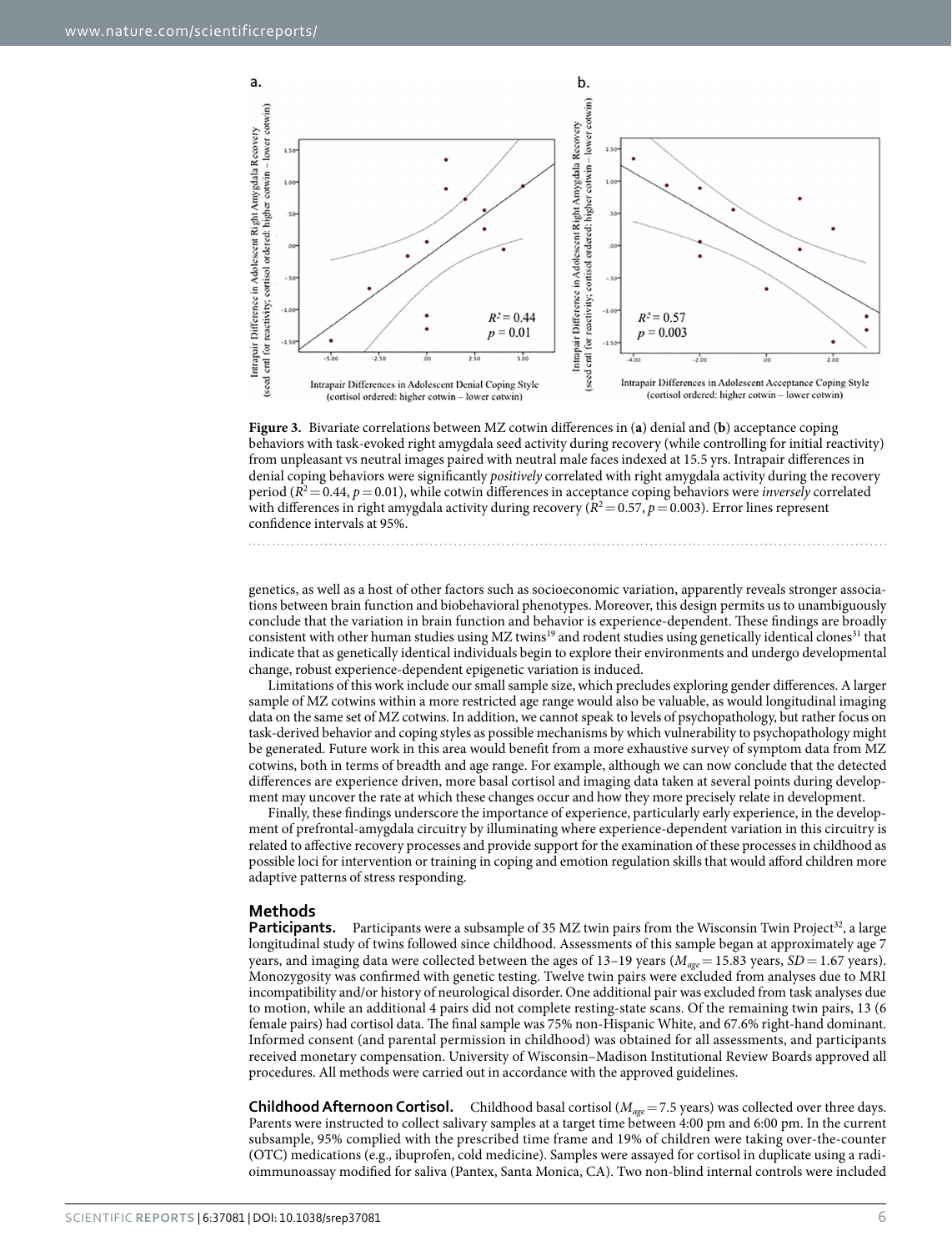in each assay. For the low control, the average value was  $0.082 \mu g/dL$  with inter- and intra-assay Coefficient of Variations (CVs) of 7.2% and 6.1%, respectively. For the high control, the average value was 0.84 μg/dL with interand intra-assay CVs of 8.1% and 5.3% respectively. Results were considered acceptable if the CV of the duplicate samples was <20%. Participants were included if they provided sufficient, uncontaminated samples on at least 2 of 3 days. Mean levels were normalized via log transformation and residualized for time of collection and OTC medication usage.

**Imaging Data Acquisition and Processing.** Structural and functional images were collected on a 3 T MRI scanner (Discovery MR750, General Electric Medical Systems, Milwaukee, WI, USA) with an 8-channel RF head coil array. T1-weighted structural images (1 mm<sup>3</sup> voxels) were acquired axially with an isotropic 3D Bravo sequence (TE = 3.18 ms, TR = 8.13 ms, TI = 450 ms, flip angle =  $12^{\circ}$ ). T2\*-weighted gradient-echo echo-planar pulse sequence images were collected during resting state and the task with  $TE = 25$  ms,  $TR = 2000$  ms, and flip angle =  $60^\circ$ . The resting-state scan was  $420 \text{ s}$  (210 volumes), and each of the five task scans was  $530 \text{ s}$  (265 volumes). Functional volumes had a resolution of  $3.5 \times 3.5 \times 5 \text{ mm}^3$  (matrix size  $= 64 \times 64$ ; 30 sagittal slices). Most data reduction steps were performed using AFN[I33.](#page-9-9) Corrections made on the functional data included slice time shift correction, rigid body volume registration, and 12-parameter affine alignment to the T1-weighted anatomical images using a Local Pearson correlation cost function<sup>34</sup>. Anatomical images were segmented with SPM8 (Wellcome Department of Cognitive Neurology, UCL, UK) and warped to a common group-space using DARTEL<sup>35</sup>. The anatomical images for each participant were averaged together to make a group average template, which was subsequently normalized to MNI space to create a transformation matrix for use when warping functional data to MNI space. The first four volumes of each functional scan time-series were removed due to T1-equillibrium effects and images were transformed to MNI space and resampled to 2mm cubic voxels.

**Resting-State Data.** *Additional image processing*. FSL's FAST automatic segmentation generated white matter (WM) and cerebrospinal fluid (CSF) masks from the anatomical images  $36,37$  $36,37$ . The average signal intensity time-course of the functional data within the eroded WM and CSF masks, their first derivatives, and the six motion registration parameters were taken as signal of no interest and regressed from data<sup>[38](#page-9-14)</sup>. Time points where the summed squared difference (SSD) from successive time points of the estimated motion parameters exceeded 1 mm were censored in this nuisance regression. The functional image time series were temporally band pass filtered (0.01 Hz < f < 0.1 Hz<sup>38</sup>) and spatially smoothed with a 3D Gaussian kernel (FWHM = 6 mm).

*Functional connectivity.* RS-FC estimates were computed using a seed-region-based approach<sup>[39,](#page-9-15)[40](#page-9-16)</sup>. Binary masks of the left and right amygdala were created using 4 mm spheres generated around the central voxel of each Talairach Daemon ROI<sup>41</sup>. The average pre-processed fMRI signal intensity time-course over each amygdala was then regressed against the signal intensity time-courses voxelwise using ordinary least squares regression. Between-twin differences in the rs-FC were computed by subtracting the Fisher z-transformed FC map of the twin with the lower level of cortisol from the twin with the higher level of cortisol, as described above. Intrapair difference rs-FC maps were then entered into two-tailed regressions while co-varying behavioral variables of interest. Multiple comparison correction was performed by setting a minimum cluster size based on  $\alpha$  significance values less than or equal to 0.05, which incorporates the estimated spatial smoothness.

**fMRI Task.** *Task design*. Participants completed a passive picture-viewing task as part of the MRI session used in previous work to index emotional reactivity and recovery<sup>28</sup>. The task consisted of 180 trials (60 positive, negative, and neutral images) and was divided over 5 blocks. All images were drawn from the International Affective Picture Set (IAPS<sup>27</sup>) and selection criteria are as follows: negative images had valence ratings of less than 4 (range= 1.38–3.72) and arousal ratings greater than 3.5 (range= 3.67–6.62). Neutral images had valence ratings in the range of 4.38–5.53, and arousal ratings of less than  $4$  (range  $= 2.77 - 3.76$ )(see [Table 1](#page-7-0) for a full list of images, means, and standard deviations). These criteria for neutral images were identified in order to select images whose valence and arousal range overlapped as little as possible with negative images and were neither too unpleasant or pleasant, and non-evocative (low arousal). In each trial, a white fixation cross was displayed in the center of a black screen (1 s), followed by a picture (4 s). Valence and image order were randomized within the task. Participants were instructed to indicate the valence of each image as negative, neutral, or positive via button press as images appeared. Following picture offset, a second fixation screen was presented, and participants were told to maintain their gaze on the fixation cross for the entire duration of the trial. In two-thirds of the trials, images were followed by a neutral male face (500ms) either at 1 or 3 s post-picture offset (see [Fig. 4\)](#page-8-22). The remaining trials had no face presentation. After the offset of face images, the fixation cross was re-presented with an inter-trial interval (derived from an exponential distribution) that varied from 5.5 to 17.6s (*M*= 8.89 s), providing sufficient variation to estimate the evoked BOLD response function. Each face was presented twice and consistently paired with a valence and delay (1 or 3 s) within participants (randomized between subjects).

The faces served as a behavioral measure of post-image recovery. Adult male faces were chosen from several validated face sets<sup>42-44</sup>. In order to look at effects of the preceding image on likability of the neutral faces, participants were asked to complete likability ratings of the 60 male faces they had seen during the task and a set of 60 age-matched unfamiliar faces 1hour post-scan (randomly ordered). Participants were not verbally reminded which faces they had previously seen or with which image they were paired. Participants rated likability of each face on a continuous scale from 0 (Really Dislike) to 100 (Really Like), where a 50 rating reflects that the participant neither likes nor dislikes the face. The ratings were completed in the laboratory using E-Prime 2.0 software (Psychology Software Tools, Pittsburg, PA).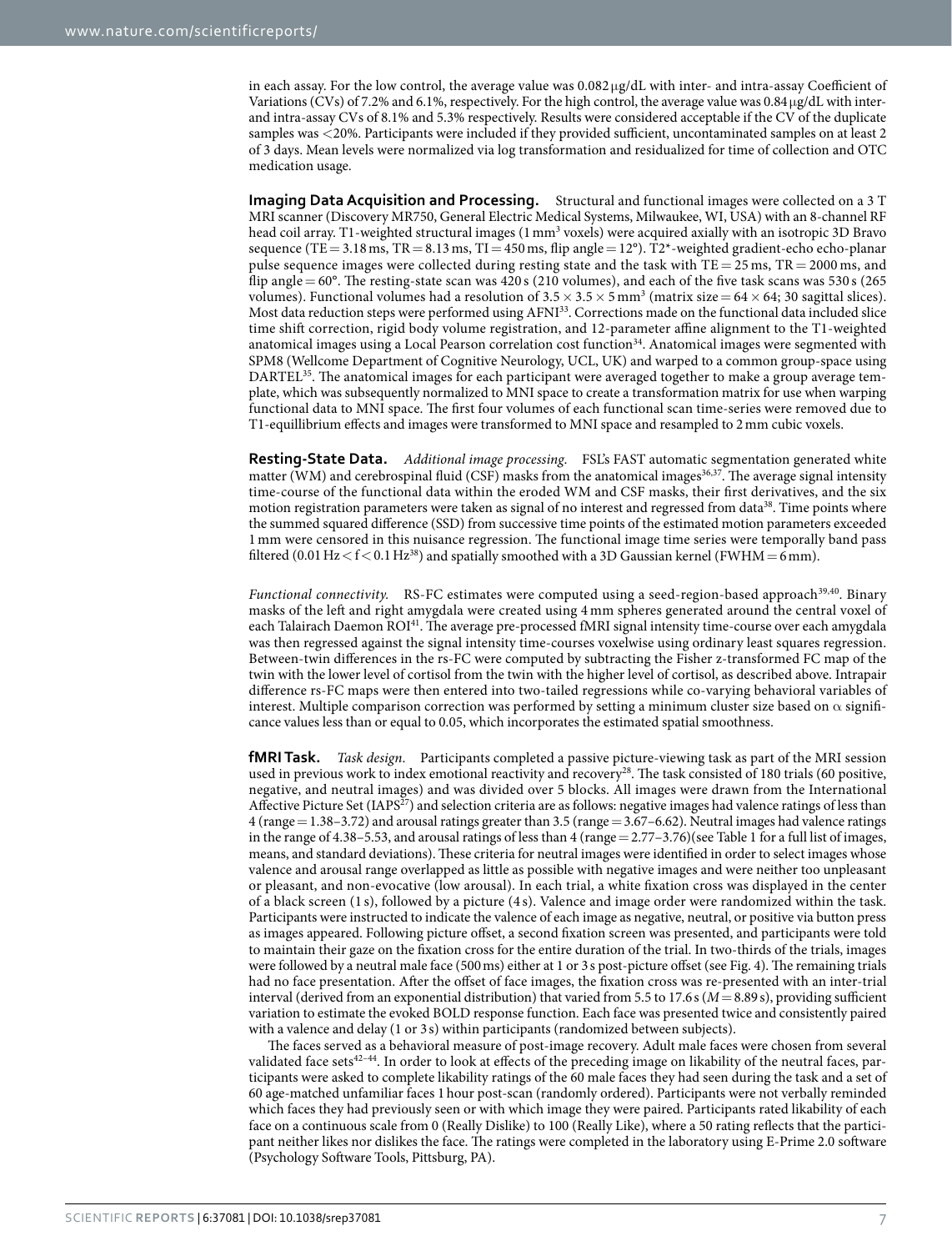<span id="page-7-0"></span>

|                                              |                  | <b>Descriptive Statistics</b> |           |
|----------------------------------------------|------------------|-------------------------------|-----------|
|                                              | $\boldsymbol{n}$ | M                             | <b>SD</b> |
| All Twins                                    |                  |                               |           |
| Negative Images: Valence <sup>IAPS</sup>     | 26               | 2.81                          | 0.50      |
| Negative Images: Arousal <sup>IAPS</sup>     |                  | 5.24                          | 0.76      |
| Likability of faces following negative image |                  | 39.69                         | 14.68     |
| Neutral Images: Valence <sup>IAPS</sup>      | 26               | 5.02                          | 0.76      |
| Neutral Images: Arousal <sup>IAPS</sup>      |                  | 3.35                          | 0.44      |
| Likability of faces following neutral image  |                  | 43.39                         | 13.21     |
| Likability of novel faces                    |                  | 42.24                         | 13.78     |
| High Cortisol Cotwin                         | 13               |                               |           |
| Afternoon Cortisol                           |                  | $-0.001$                      | 0.05      |
| Amygdala-pgPFC rs-FC                         |                  | $-0.09$                       | 0.12      |
| Amygdala Recovery                            |                  | .03                           | 0.17      |
| Amygdala Reactivity                          |                  | .08                           | 0.10      |
| Likability of faces following negative image |                  | 35.56                         | 15.45     |
| Likability of faces following neutral image  |                  | 41.16                         | 13.45     |
| Likability of novel faces                    |                  | 37.37                         | 12.61     |
| COPE: Acceptance                             |                  | 11.38                         | 1.98      |
| COPE: Denial                                 |                  | 6.77                          | 1.69      |
| Lower Cortisol Cotwin                        | 13               |                               |           |
| Afternoon Cortisol                           |                  | $-0.04$                       | 0.04      |
| Amygdala-pgPFC rs-FC                         |                  | .03                           | 0.21      |
| Amygdala Recovery                            |                  | $-0.03$                       | 0.15      |
| Amygdala Reactivity                          |                  | 0.01                          | 0.11      |
| Likability of faces following negative image |                  | 44.26                         | 15.76     |
| Likability of faces following neutral image  |                  | 46.96                         | 12.97     |
| Likability of novel faces                    |                  | 38.24                         | 13.67     |
| COPE: Acceptance                             |                  | 11.53                         | 1.85      |
| COPE: Denial                                 |                  | 6.00                          | 2.20      |

**Table 1. Means and standard deviations of cortisol, brain activity, coping skills, and task stimuli.** Note: Cortisol is expressed in normalized units (log transformed and residualized mean μg/dL). Rs-FC estimates are correlation coefficients between the amygdala seed and the BOLD response of the pgPFC cluster. Amygdala reactivity and recovery data are calculated as percent signal BOLD change from baseline in each epoch. Likability of faces data were self-reported by participants. IAPS Denotes the values were taken from the International Affective Picture set standard ratings. IAPS pictures included: Negative images: 1111, 1220, 1275, 1525, 2053, 2205, 2278, 2490, 2700, 2717, 2750, 2799, 2800, 3216, 3280, 5973, 6200, 6210, 6250, 6311, 6562, 6570, 6838, 6840, 7359, 7361, 9000, 9001, 9007, 9008, 9090, 9101, 9140, 9182, 9265, 9280, 9290, 9300, 9301, 9320, 9331, 9373, 9419, 9425, 9426, 9471, 9520, 9561, 9570, 9571, 9584, 9600, 9622, 9630, 9810, 9830, 9902, 9903, 9911, 9925. Neutral images: 1616, 2038, 2102, 2191, 2200, 2210, 2214, 2215, 2305, 2357, 2385, 2393, 2396, 2397, 2441, 2445, 2480, 2487, 2493, 2499, 2512, 2516, 2579, 2595, 2749, 2840, 2850, 5471, 5520, 5535, 6150, 7006, 7009, 7030, 7036, 7037, 7038, 7041, 7044, 7050, 7100, 7130, 7160, 7161, 7170, 7179, 7180, 7184, 7207, 7235, 7242, 7247, 7249, 7484, 7493, 7500, 7547, 7550, 9070, 9700.

*Image processing and analysis.* The functional task data from individual subjects were modeled using 5 sine functions to estimate the hemodynamic response. To examine reactivity and recovery effects, each trial was separated into two six-second epochs beginning at IAPS image onset. These epochs were chosen to divide the average trial into roughly two equal blocks, with the first epoch representing the initial response to the image (reactivity), and the second to represent both the neural recovery to the image and response to the face presentation where applicable. Thus, the recovery epoch in image+ face trials are considered recovery *as modified by a neutral stimulus presentation*, or modulated recovery. Neural activity was quantified as the percent signal change (PSC) from baseline (all non-modeled data) in each epoch. To distinguish recovery from reactivity, initial PSC in the reactivity epoch was regressed onto PSC estimates of modulated recovery voxelwise prior to any valence comparisons. Picture-only recovery was calculated by subtracting recovery PSC in neutral trials from negative trials. Face trials were calculated with a double-subtraction of face and no face trials: (Negative 3 s Face–Neutral 3s Face)–(Negative No Face–Neutral No Face, see [Table 1\)](#page-7-0). These contrasts were warped to MNI space, smoothed  $(FWHM = 6mm)$ , and intrapair contrasts were calculated. Both voxelwise and amygdala seed data were examined (seeds were 4mm spheres described above in rs-FC for both right and left amygdala).

**Coping Style.** Adolescent coping styles were assessed via the COP[E29](#page-9-5), a well-validated 60-item self-report measure of coping responses to life events and/or stressors. Based on previous research<sup>[16](#page-8-12)</sup>, we examined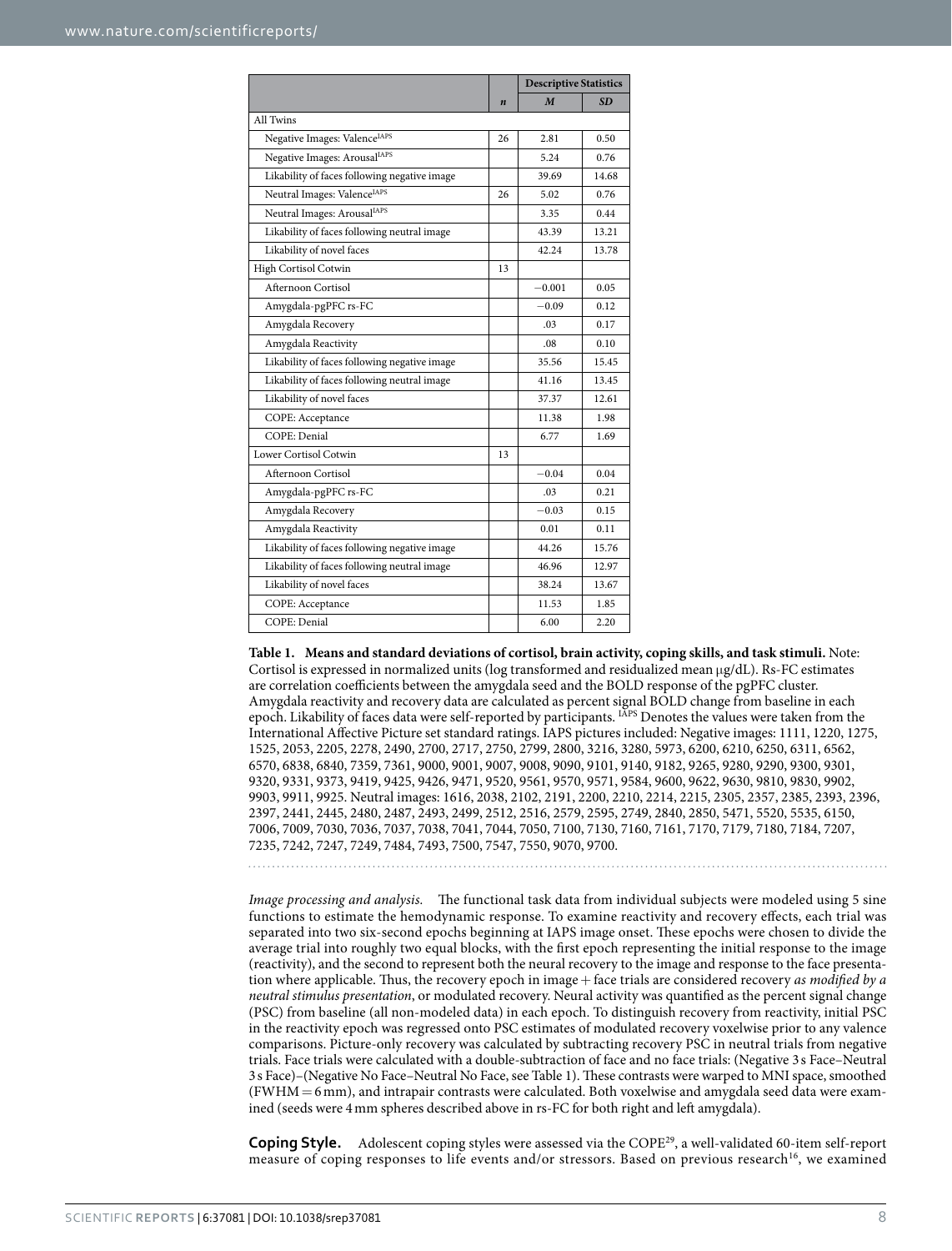

<span id="page-8-22"></span>**Figure 4. Trial schematic for the uninstructed emotion regulation task.** Unpleasant, neutral, or pleasant pictures were presented for 4 s. In two-thirds of the trials, picture offset is followed by a variable inter-stimulus interval of 1 or 3 s prior to a 500ms neutral male face presentation. Inter-trial intervals varied from 5 s to 18 s.

Acceptance (e.g., *I learn to live with it;* Crohnbach's *α*= 0.84) and Denial coping strategies (e.g., *I say to myself 'this isn't real';* Crohnbach's *α*= 0.83). Each item was coded on a 4-point Likert scale (1= *I usually don't do this at all*, and 4=*I usually do this a lot*) and items were summed to create average scores for Acceptance (*M*=11.39,  $SD = 2.33$ ) and Denial ( $M = 6.21$ ,  $SD = 2.33$ ) coping strategies.

#### **References**

- <span id="page-8-0"></span>1. McEwen, B. S. *et al.* Mechanisms of stress in the brain. *Nat. Neurosci.* **18(10),** 1353–1363 (2015).
- <span id="page-8-1"></span>2. Burghy, C. A. *et al.* Developmental pathways to amygdala-prefrontal function and internalizing symptoms in adolescence. *Nat. Neurosci.* **15(12),** 1736–1741 (2012).
- <span id="page-8-2"></span>3. Schreiber, J. E. *et al.* Environmental influences on family similarity in afternoon cortisol levels: twin and parent-offspring designs. *Psychoneuroendocrino*. **31(9),** 1131–1137 (2006).
- <span id="page-8-11"></span>4. Gunnar, M. R. & Hostinar, C. E. The social buffering of the hypothalamic-pituitary-adrenocortical axis in humans: Developmental and experiential determinants. *Soc Neurosci*. **10(5),** 479–488 (2015).
- 5. Gunnar, M. R. & Quevedo, K. The neurobiology of stress and development. *Annu Rev. Psychol.* **58,** 145–173 (2007).
- <span id="page-8-3"></span>6. Van Hulle, C. A., Shirtcliff, E. A., Lemery-Chalfant, K. & Goldsmith, H. H. Genetic and environmental influences on individual differences in cortisol level and circadian rhythm in middle childhood. *Horm Behav*. **62(1),** 36–42 (2012).
- <span id="page-8-4"></span>7. Essex, M. J., Klein, M. H., Cho, E. & Kalin, N. H. Maternal stress beginning in infancy may sensitize children to later stress exposure: effects on cortisol and behavior. *Biol Psychiat*. **52,** 776–784 (2002).
- <span id="page-8-5"></span>8. Urry, H. L. *et al.* Amygdala and ventromedial prefrontal cortex are inversely coupled during regulation of negative affect and predict the diurnal pattern of cortisol secretion among older adults. *J. Neurosci.* **26(16),** 4415–4425 (2006).
- <span id="page-8-6"></span>Veer, I. M. *et al.* Endogenous cortisol is associated with functional connectivity between the amygdala and medial prefrontal cortex. *Psychoneuroendocrino*. **37(7),** 1039–1047 (2012).
- <span id="page-8-7"></span>10. Gee, D. G. *et al.* Early developmental emergence of human amygdala-prefrontal connectivity after maternal deprivation. *Proc. Nat Acad Sci*. **110(39),** 15638–15643 (2013).
- <span id="page-8-8"></span>11. Sanchez, M. D., Milanés, M. V., Pazos, A., Diaz, A. & Laorden, M. L. Autoradiographic evidence of delta-opioid receptor downregulation after prenatal stress in offspring rat brain. *Pharmacology* **60(1),** 13–18 (2000).
- <span id="page-8-9"></span>12. Anisman, H., Zaharia, M. D., Meaney, M. J. & Merali, Z. Do early-life events permanently alter behavioral and hormonal responses to stressors? *Int J. Dev Neurosci.* **16(3–4)**, 149–164 (1998).
- <span id="page-8-10"></span>13. Myers-Schulz, B. & Koenigs, M. Functional anatomy of ventromedial prefrontal cortex: implications for mood and anxiety disorders. *Mol Psychiatr*. **17(2),** 132–141 (2012).
- <span id="page-8-20"></span>14. Kim, M. J., Gee, D. G., Loucks, R. A., Davis, F. C. & Whalen, P. J. Anxiety dissociates dorsal and ventral medial prefrontal cortex functional connectivity with the amygdala at rest. *Cereb Cortex*. **21,** 1667–1673 (2011).
- <span id="page-8-21"></span>15. Kim, M. J. *et al.* The structural and functional connectivity of the amygdala; from normal emotion to pathological anxiety. *Behav Brain Res*. **223,** 403–410 (2011).
- <span id="page-8-12"></span>16. Salomons, T. V., Johnstone, T., Backonja, M. M., Shackman, A. J. & Davidson, R. J. Individual differences in the effects of perceived controllability on pain perception: critical role of the prefrontal cortex. *J. Cogn Neurosci*. **19(6),** 993–1003 (2007).
- <span id="page-8-13"></span>17. Compas, B. E., Connor-Smith, J. K., Saltzman, H., Thomsen, A. H. & Wadsworth, M. E. Coping with stress during childhood and adolescence: problems, progress, and potential in theory and research. *Psychol Bul*. **127(1),** 87–127 (2001).
- <span id="page-8-14"></span>18. Meyer, S., Raikes, H. A., Virmani, E. A., Waters, S. & Thompson, R. A. Parent emotion representations and the socialization of emotion regulation in the family. *Int J. Behav Dev.* **38(2),** 164–173 (2014).
- <span id="page-8-15"></span>19. Fraga, M. F. *et al.* Epigenetic differences arise during the lifetime of monozygotic twins. *Proc. Nat Acad Sci*. **102(30),** 10604–10609 (2005).
- <span id="page-8-16"></span>20. Lahey, B. B. & D'Onofrio, B. M. All in the family: comparing siblings to test causal hypotheses regarding environmental influences on behavior. *Curr Dir. Psychol Sci.* **19(5),** 319–323 (2010).
- <span id="page-8-17"></span>21. Castellanos, F. X. *et al.* Anatomic brain abnormalities in monozygotic twins discordant for attention deficit hyperactivity disorder. *Am J. Psychiat*. **160(9),** 1693–1696 (2003).
- <span id="page-8-18"></span>22. Van't Ent, D. *et al.* A structural MRI study in monozygotic twins concordant or discordant for attention/hyperactivity problems: evidence for genetic and environmental heterogeneity in the developing brain. *Neuroimage*. **35(3),** 1004–1020 (2007).
- <span id="page-8-19"></span>23. de Geus, E. J. *et al.* Intrapair differences in hippocampal volume in monozygotic twins discordant for the risk for anxiety and depression. *Biol Psychiat*. **61(9),** 1062–1071 (2007).